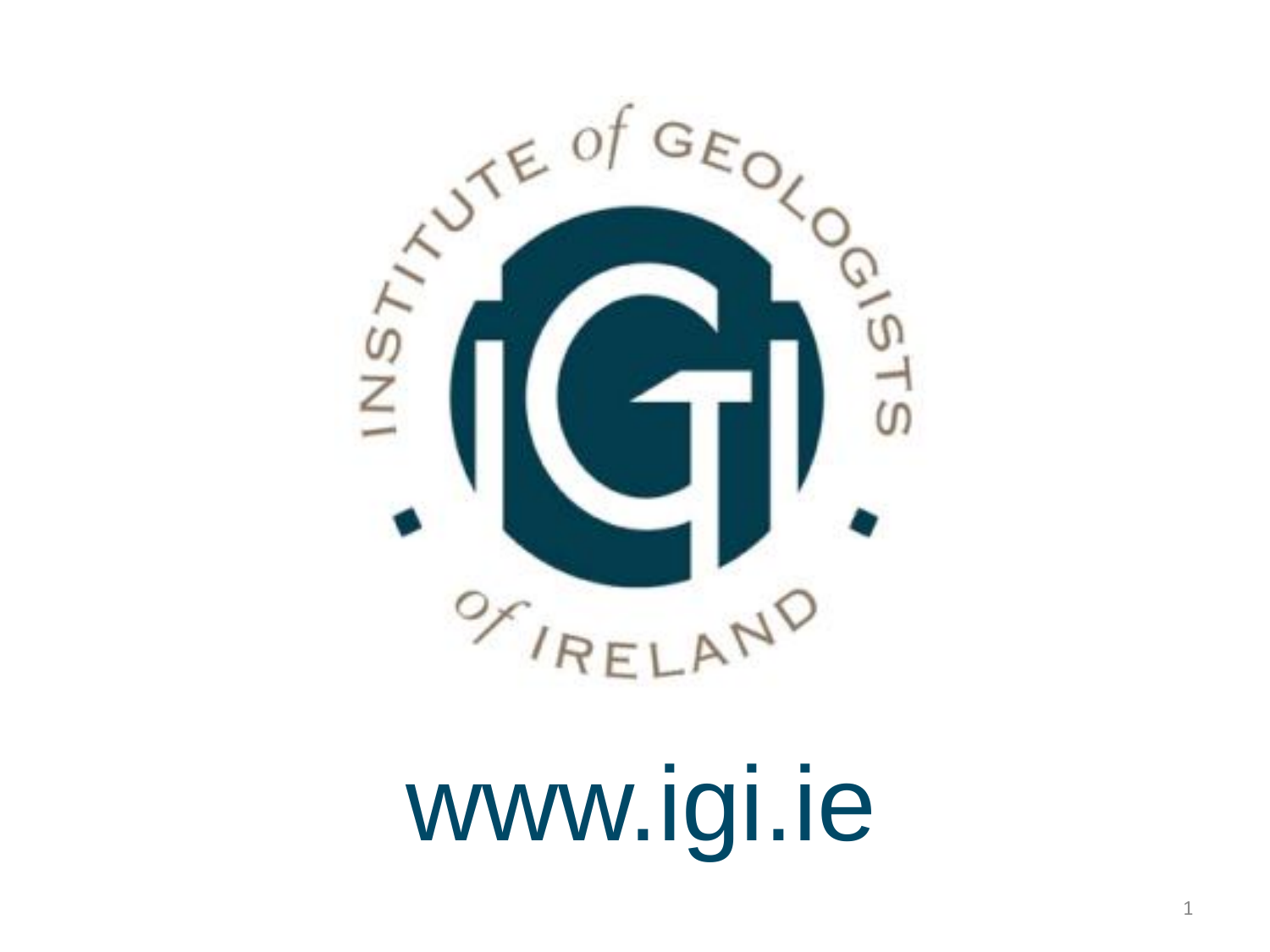

### **COMMUNICATING GEOSCIENCE**

### **Lessons learned from engaging with the media, elected representatives and communities**

George Moore Theatre, O'Brien Centre for Science, UCD 28<sup>th</sup> February 2014



*Member of the European Federation of Geologists*

The Institute of Geologists of Ireland 63 Merrion Square, Dublin 2, Ireland Tel:  $+353$  1 662 4914 e-mail: [info@igi.ie](mailto:info@igi.ie) web: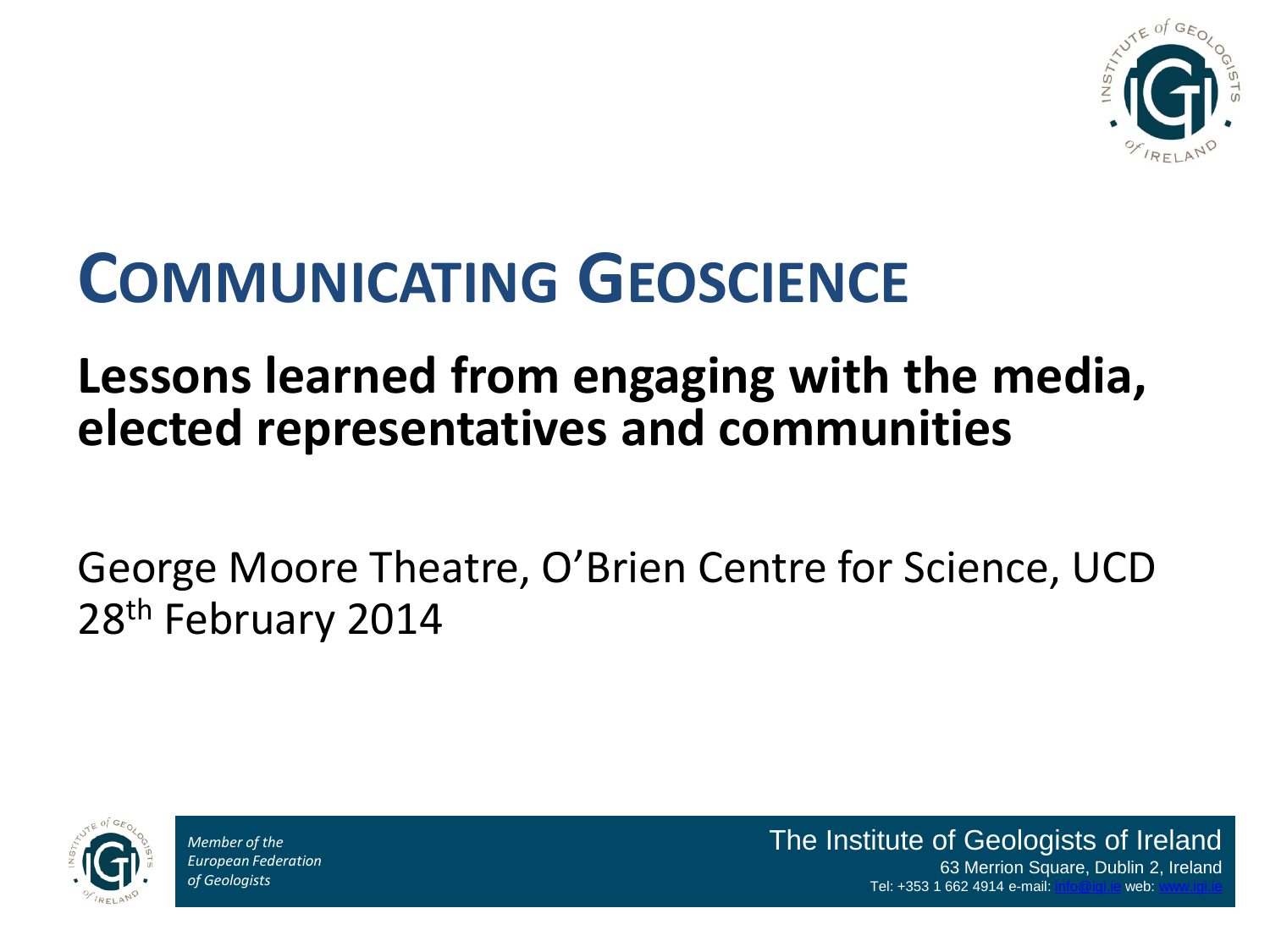### Session 1



**Chair** Dr Marie Cowan *PGeo*, GSNI and IGI Board member

*European Federation* 

09:15 – 09:50 **How to Engage the Media and Build Public Perception of Geoscience** Sonya Cassidy, Director, Cassidy PR 09:50 – 10:20 **Successful political engagement: a unique insight** Conall Mc Devitt, Associate Partner, Hume Brophy 10:20 – 10:50 **INGV terremoti: communicating earthquakes in a 2.0 world** Alessandro Amato, former Head of Italian National Earthquake Centre 10:50 – 11:10 Questions and Answers ……………………………………………………………………………………………………… **11:10 – 11:30 Tea & coffee** ………………………………………………………………………………………………………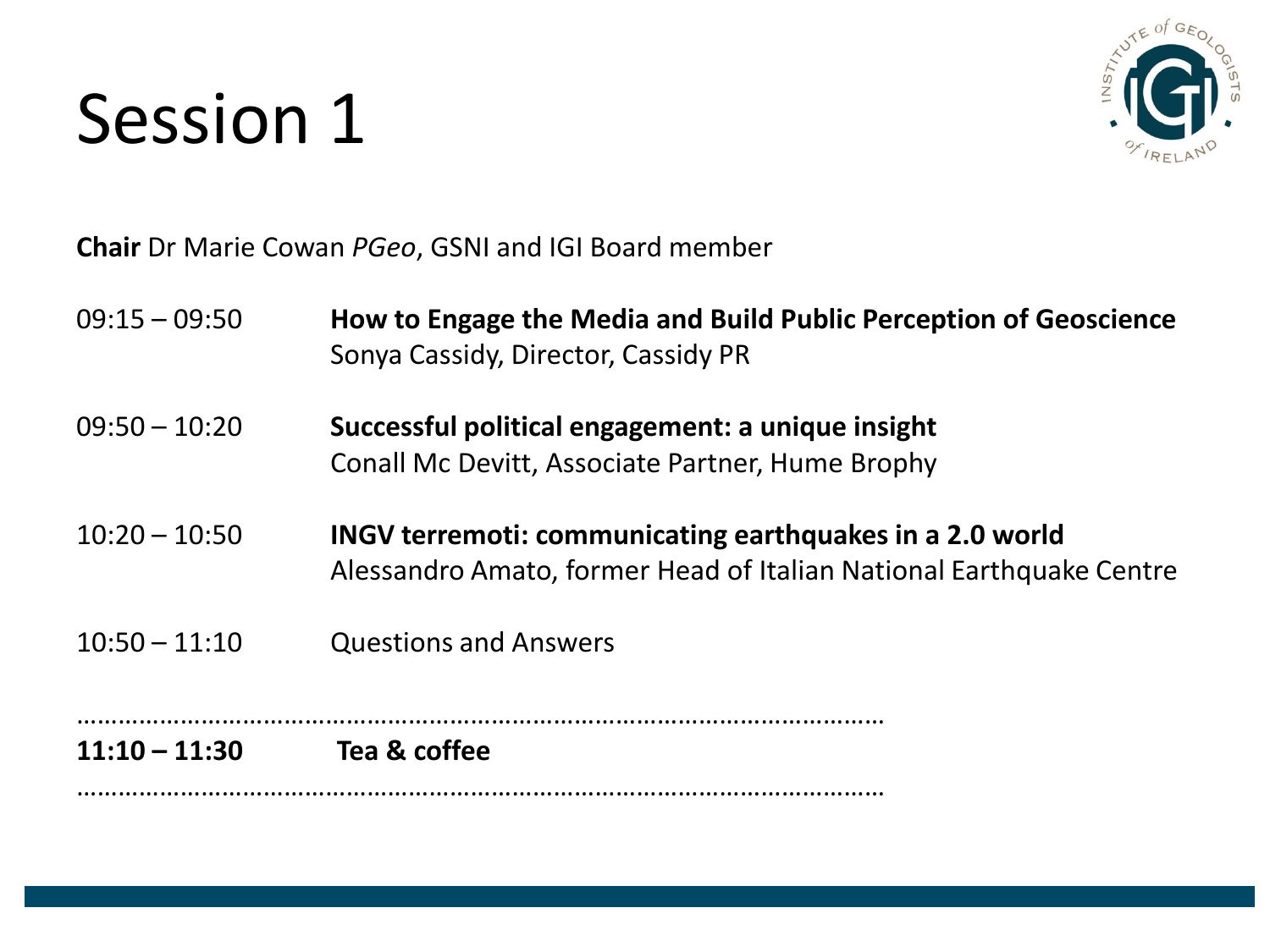#### **Sonya Cassidy, Director Cassidy PR**





This award winning PR practitioner, who has been recognised by the Chartered Institute of Public Relations and the Public Relations Institute, develops, executes and evaluates communication strategies and crisis plans for clients in the public, private and voluntary sectors across Ireland and Great Britain.

Her client portfolio over the last twenty years includes the British Geological Survey (BGS), the Geological Survey of Northern Ireland (GSNI), Dalradian, National Children's Bureau, SHS Group, Gaelectric, Northern Ireland Tourist Board, Tourism Ireland, Firstsource Solutions, Down Royal Racecourse and IKEA.

Sonya has specialist skills in marketing, communications, corporate PR, training, crisis management, public information and behavioural change.

Sonya has a First Class BSc Honours in Communication, Advertising and Marketing from the University of Ulster at Jordanstown and a diploma in Executive Management.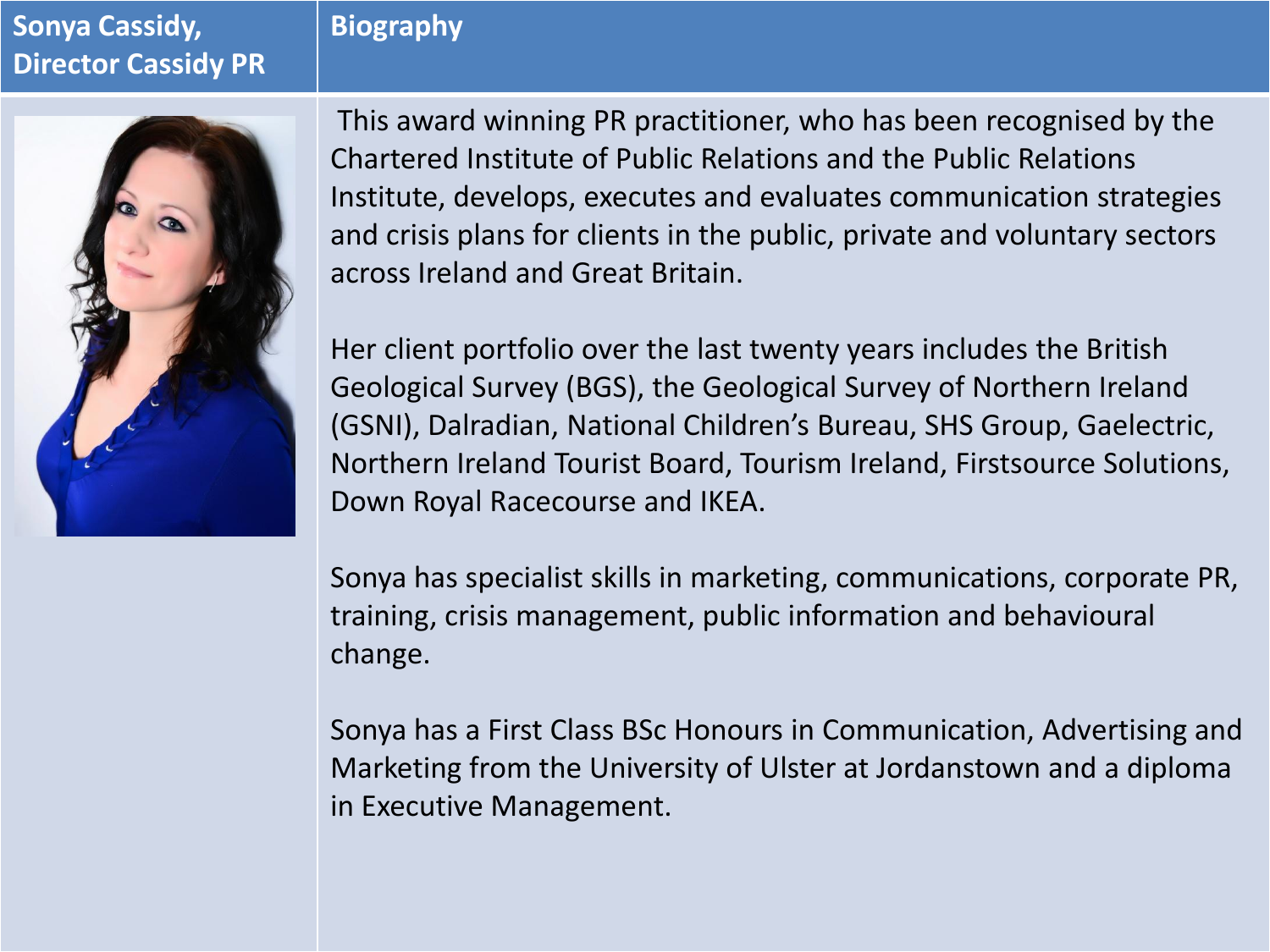#### **Conall McDevitt, Associate Partner Hume Brophy**

#### **Biography**



**Conall McDevitt** is an Associate Partner at Hume Brophy, one of Europe's leading independent government affairs, corporate and financial communications consultancies with offices in Dublin, London, Brussels, Paris and Singapore.

He is a former SDLP MLA for South Belfast and party spokesperson on health and policing.

**Conall McDevitt** has 20 years experience of strategic communications, politics and public affairs in the UK, Ireland and Brussels. He served as the SDLP's Director of Communications during the Good Friday Agreement talks in Northern Ireland, as a special adviser to the Minister for Agriculture and Rural development during the first power sharing government and as a Member of the Legislative Assembly (MLA) and the SDLP's leadership team in recent years.

His private sector career includes; Communications Manager at Viridian Group PLC, Senior Account Director for Fleishman Hillard and Managing Director (NI) of Weber Shandwick from 2006 to 2010. His work was acknowledged with a European Public Relations Award and numerous CIPR and IPR awards.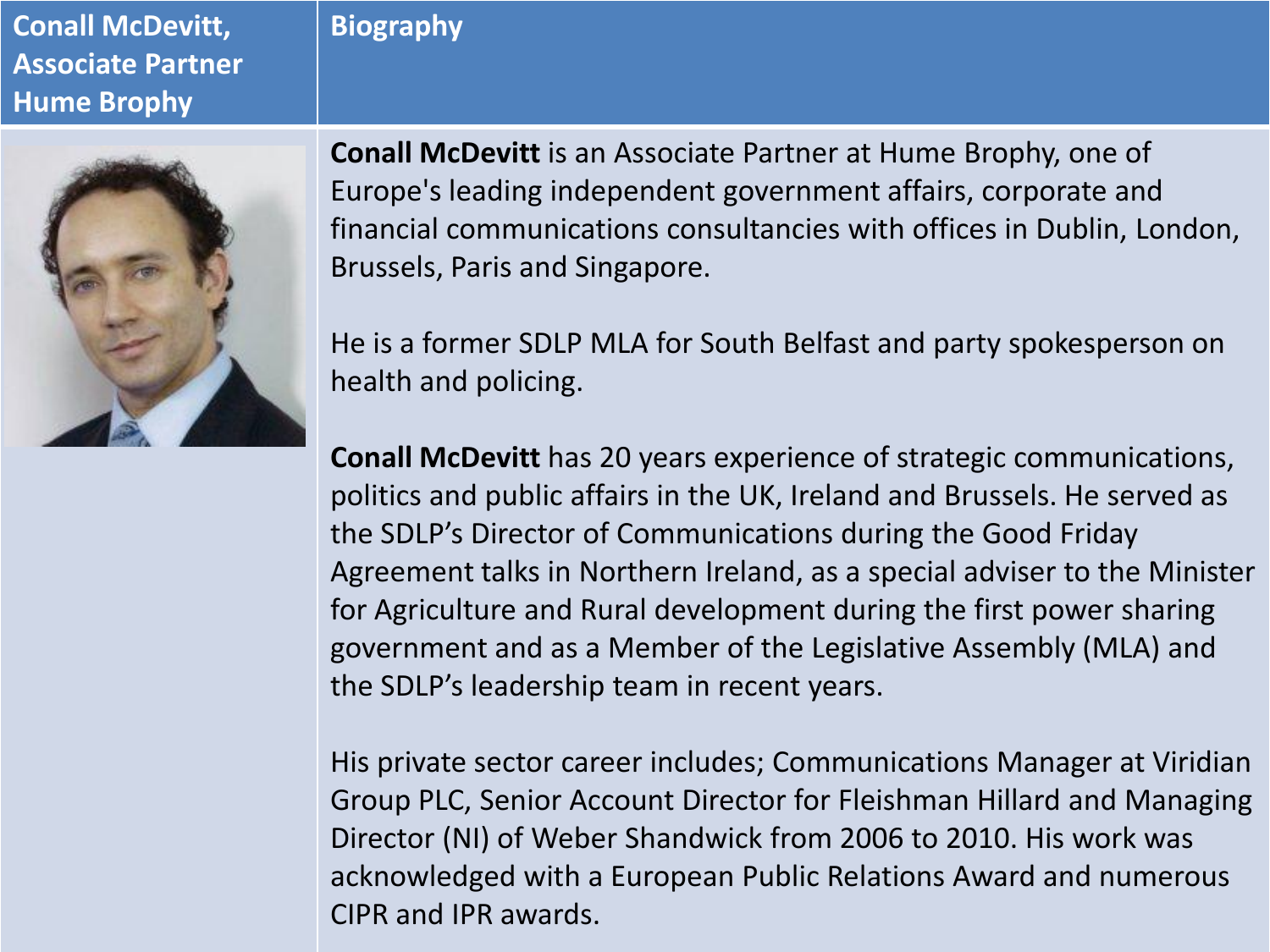| <b>Dr Alessandro Amato</b><br><b>Director of the Italian</b><br><b>National Earthquake</b><br><b>Centre</b> | <b>Biography</b>                                                                                                                                                                                                                                                                                                                                                                                                                                                                                                                                                                                                                                                                     |
|-------------------------------------------------------------------------------------------------------------|--------------------------------------------------------------------------------------------------------------------------------------------------------------------------------------------------------------------------------------------------------------------------------------------------------------------------------------------------------------------------------------------------------------------------------------------------------------------------------------------------------------------------------------------------------------------------------------------------------------------------------------------------------------------------------------|
|                                                                                                             | B.Sc Geology (1982); Ph.D. in Geophysics, University of Rome (1987)<br>.Research fellow at the USGS, Menlo Park, CA (USA) 1988<br>•Researcher at ING / INGV since 1988<br>•Research Director at INGV (2000-present)<br>•Director of the Italian National Earthquake Center, INGV (2001-2007)<br>and 2012-2013)<br>•Member of the Scientific Committee of the Gruppo Nazionale di<br>Vulcanologia (1998-2001)<br>•Member of the Commissione Grandi Rischi of the Prime Minister<br>Office (2001-2004)<br><b>Scientific interests:</b><br>1. Seismotectonics of Italy: analysis of earthquake sequences, studies<br>on the present stress field, research on earthquakes and structure |

- in subduction-collision zones.
- 2. Seismic tomography studies: studies on fault zone structure, volcanic and geothermal areas, lithosphere-asthenosphere system.
- 3. Volcano-seismology: earthquakes and structure in volcanoes, ground deformation.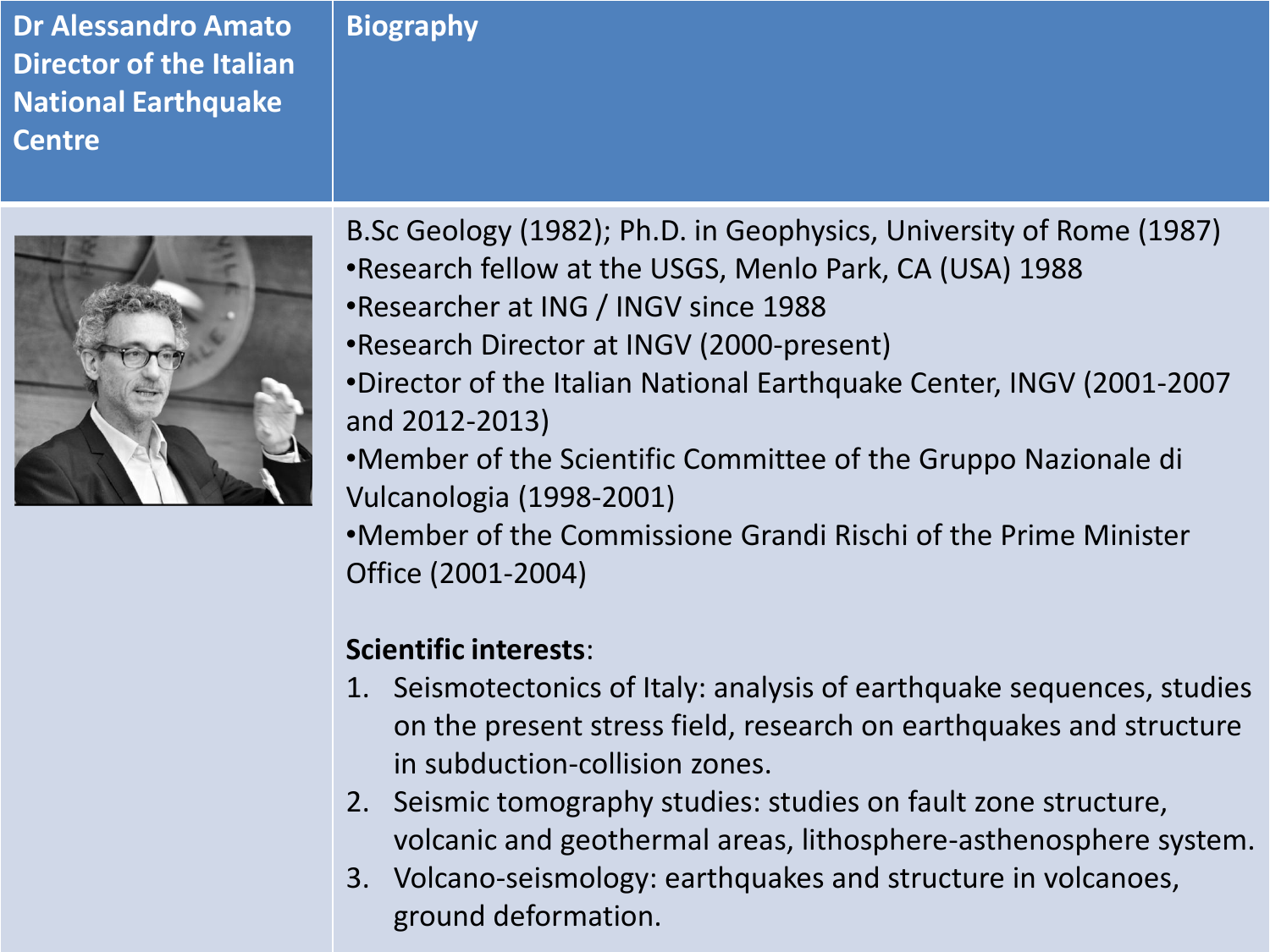## Session 2



**Chair** Dr Deirdre Lewis *PGeo*, SLR Consulting Ireland and IGI Past President

*European Federation* 

11:30 -11:45 **Successful stakeholder engagement for a regional geoscience project: the award-winning Tellus Border communications campaign** Mairéad Glennon *PGeo*, GSI and IGI Board Member 11:45-12:00 **Private sector case studies** Séan Finlay *PGeo CEng*, Director, Geoscience Ireland, Chair IMQS 12:00-12:15 **Making the right smoke signals: lessons in media engagement - the Moytirra black smoker case study** Professor Andy Wheeler, University College Cork 12:15-12:30 Questions and Answers 12:30-12:35 **Closing remarks** ……………………………………………………………………………………………………… **12:35 Ends** ………………………………………………………………………………………………………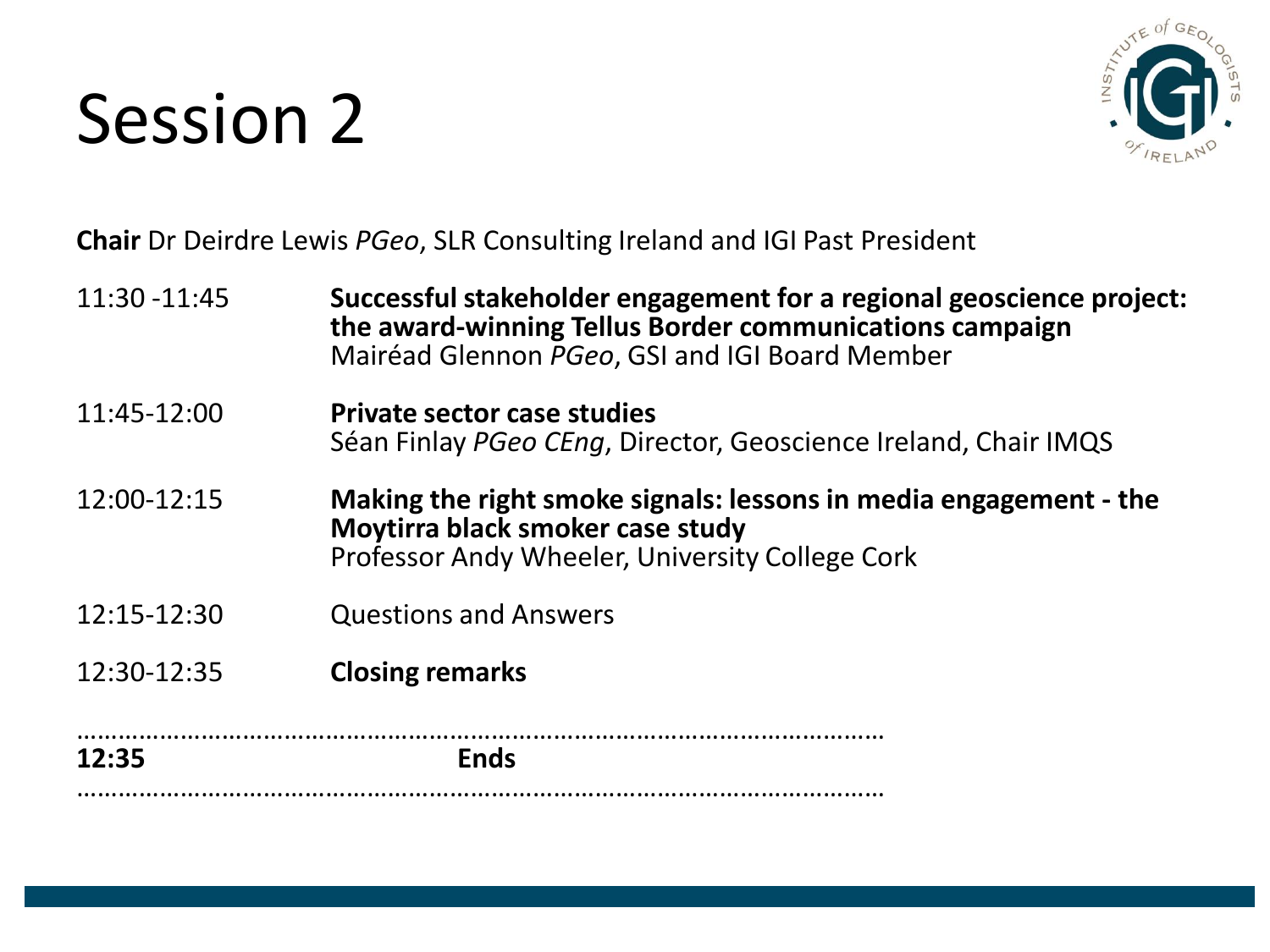**Mairéad Glennon, Assistant Project Manager ,Tellus Border Project Geological Survey of Ireland**





After completing a B.A. in Natural Science (Trinity College Dublin) and M.Sc. in Applied Hydrogeology (Newcastle University), Mairéad worked as a hydrogeologist with URS Ireland Ltd in Dublin on contaminated land and groundwater projects. Now an independent consultant, Mairéad works for the Geological Survey of Ireland on the Tellus Border project and previously as Project Geologist on the Dublin Soil Urban Geochemistry project, producing Dublin's first urban soil geochemical baseline. Mairéad is a non-executive Director and Professional Member of the Institute of Geologists of Ireland, secretary of Earth Science Ireland and a founding committee member of the Ireland Brownfield Network.

Mairéad assists in the management of the EU INTERREG IVA-funded Tellus Border work programme and associated research which have a wide range of cross-border geoscientific objectives. Mairéad also manages an award-winning programme of outreach and stakeholder engagement for Tellus Border.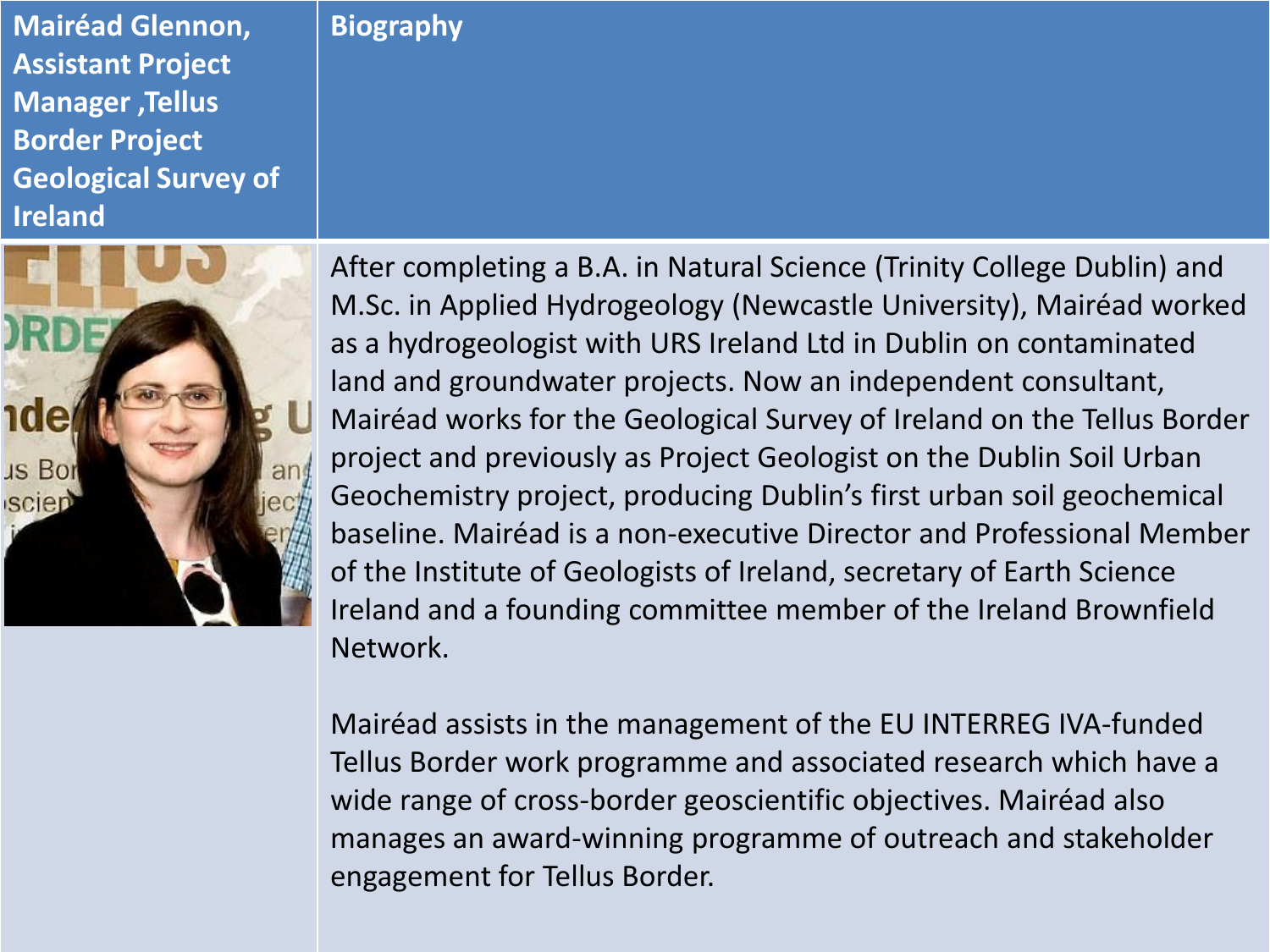**Séan Finlay Geoscience Ireland, Director – Business Development** 



**Biography**

Sean Finlay is a Professional Geologist and a Chartered Engineer.

He has 40 years experience in Project Management, leading multidisciplinary teams implementing mining, waste management and infrastructural projects.

Sean was appointed Director–Business Development of GEOSCIENCE IRELAND in September 2012. Prior to that he was a director of TOBIN Consulting Engineers. His experience includes Executive and Non-Executive Directorships of a number of public companies including Celtic Resources Holdings Plc., Glencar Mining Plc., Aurum Mining Plc. and more recently Teknomining plc. He also served as Chief Exploration Geologist at Tara Mines Ltd., Navan, Co. Meath.

He was President of the IMQS in 2009 and 2013.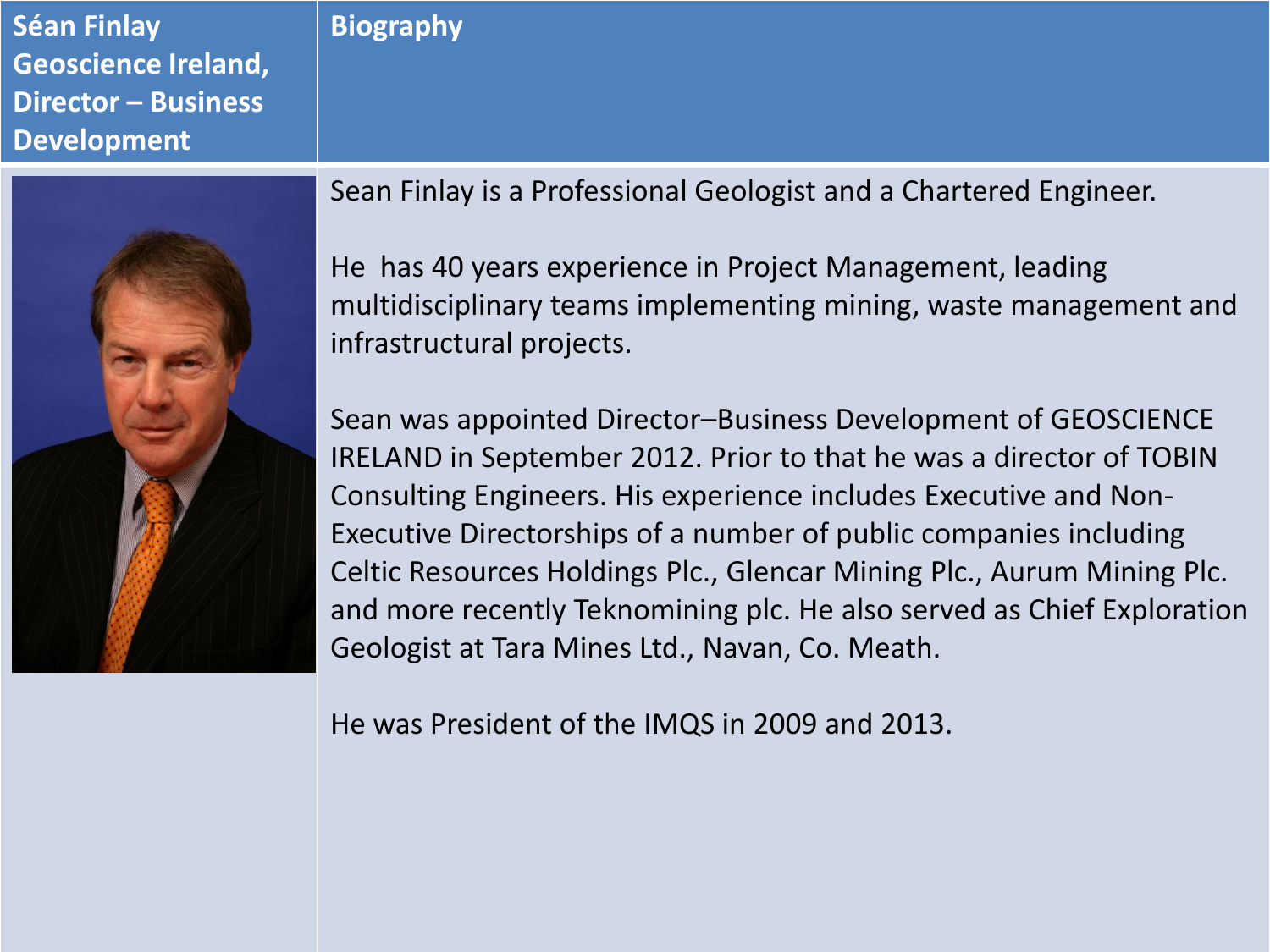#### **Professor Andy Wheeler Chair of Geology at University College Cork**

#### **Biography**



Professor Andy Wheeler holds the Chair in Geology in University College Cork (UCC) is the current Head of Geology and Principle Investigator for Marine Research in the Environmental Research Institute (UCC).

As a marine geologist, Prof. Wheeler has led numerous scientific cruises in both shelf and deep-water settings. He is interested in contemporary seabed sedimentary processes and environmental archives, and is an expert on the geology of cold-water coral reefs.

He is an advocate of informing the public about scientific discoveries and his research and ideas have been presented on television (National Geographic, RTE1) radio (Morning Ireland, Mooney Goes Wild, Newstalk, Today FM, etc), newspapers (USA Today, Irish Times, Irish Examiner, etc.) and science magazines.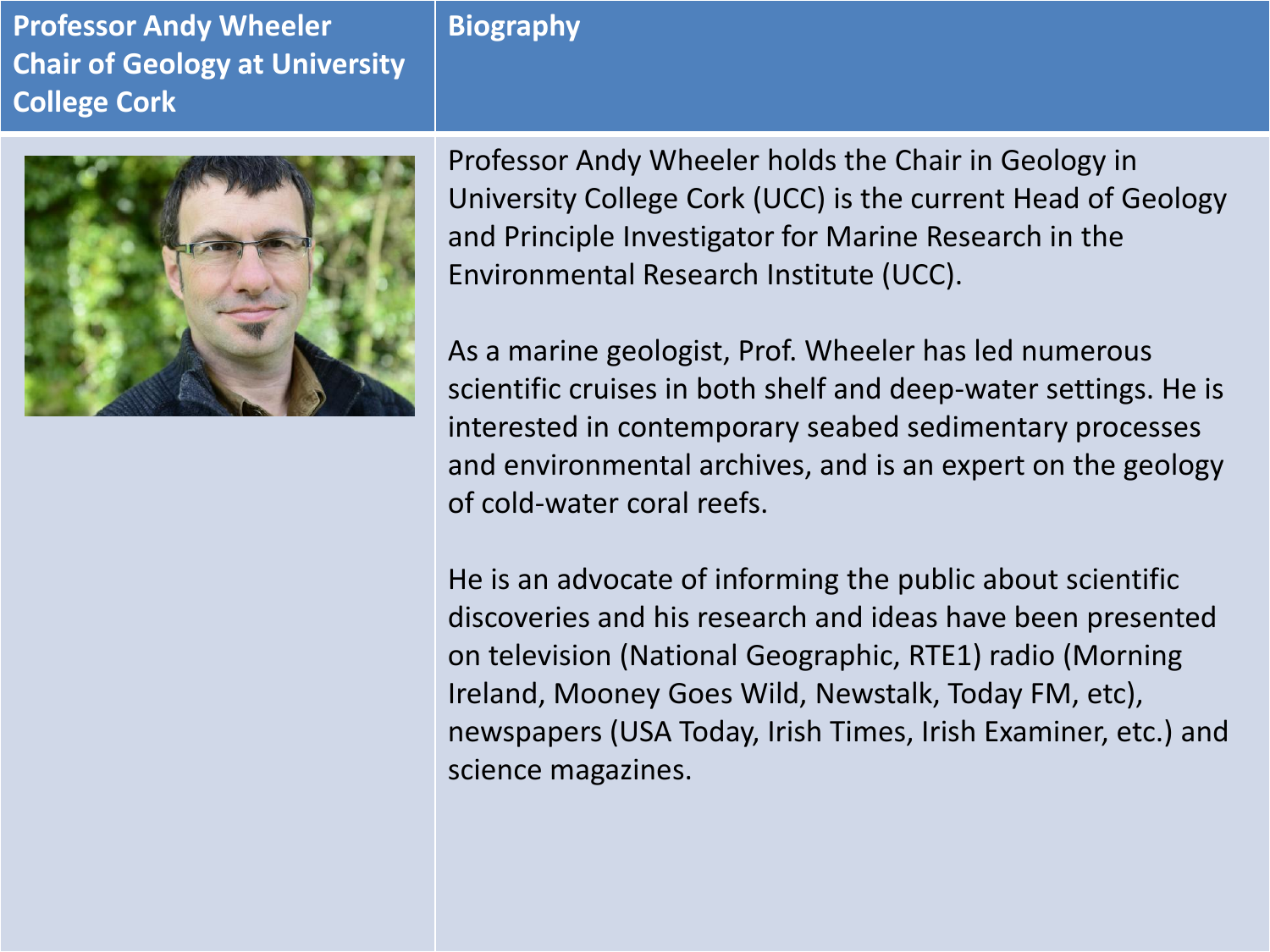### Coming soon...



### Geological Society of London Communicating Contested Geoscience

*New Strategies for Public Engagement*

*A 1-day conference on how to communicate key geoscience challenges to the public*

**20 June 2014**

The Geological Society, Burlington House, Piccadilly, London W1J 0BG

*European Federation* 

[www.geolsoc.org.uk/CCG14](http://www.geolsoc.org.uk/CCG14)